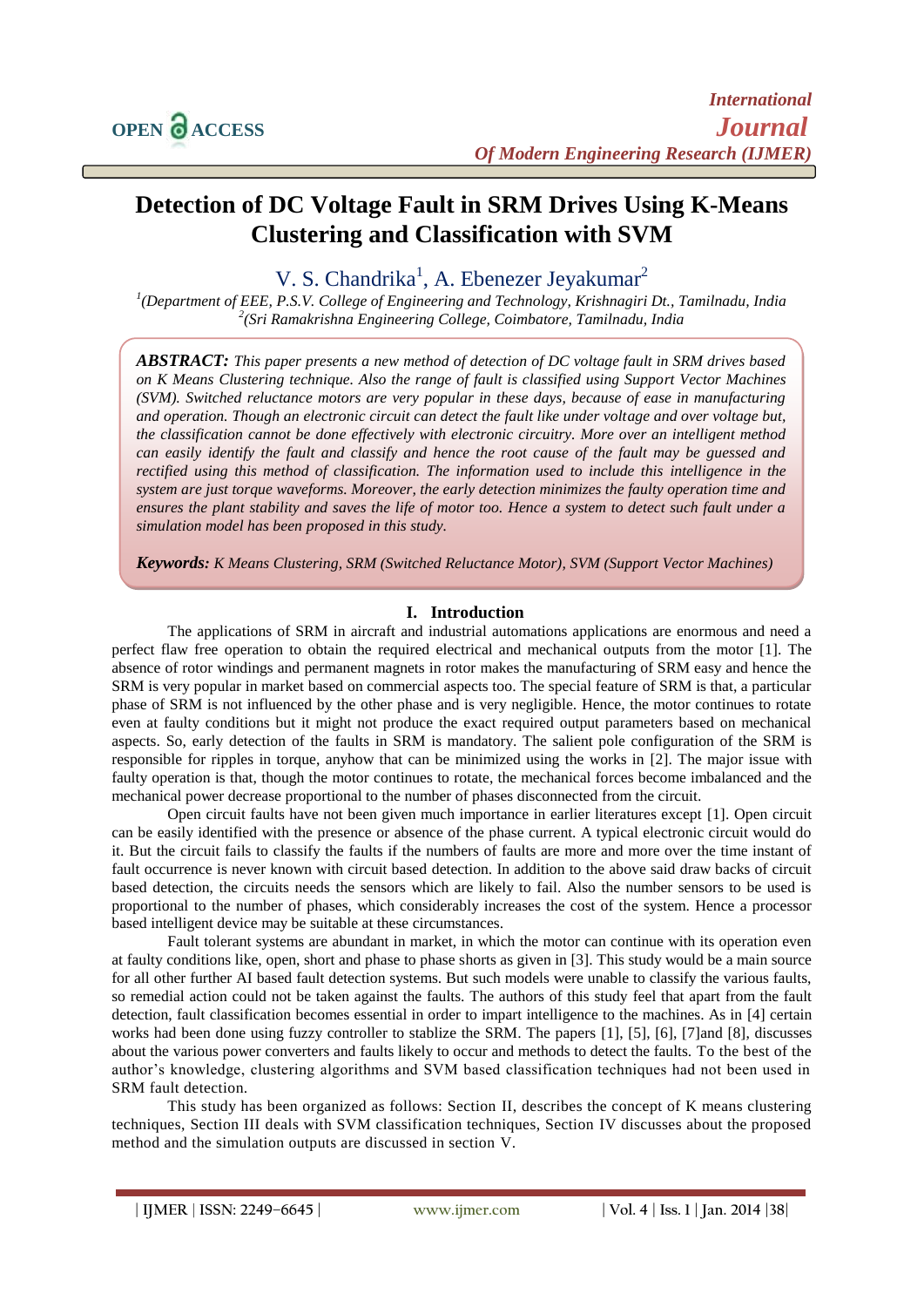#### **II. K-Means Clustering**

Clustering is a method of grouping similar data into various groups based on the amplitude of the data points. This is an iterative scheme to find the local minimal solution. This clustering method has been clearly shown in [9]. Optimal placement of the center at centroid is the technique behind this algorithm. Let us suppose that N numbers of data points are the outcome of an experiment. These data points are clustered into K number of clusters, with each cluster consisting the number of elements which depends on the value of the data points. Mathematical investigation of k means algorithms is beyond the scope of this study. In our work, the feature vectors for detecting the DC voltage fault is extracted from using this k means clustering. The corresponding waveforms and results are shown in section V.

#### **III. Support Vector Machine Based Classification**

The basic idea behind the SVM classification technique is to identify the class of the input test vectors. This is a supervised learning algorithm, where the training vectors are used to train the system to map these training vectors in a space with clear gaps between them using some standard kernel functions and the input test vectors are mapped on to the same space to predict the possible class. The choice of the kernel functions have been discussed in [1]. Given some training data D, a set of n points of the form:  $D = \{ (x_i, y_i) | x_i \in \Box^p, y_i \in \{-1,1\} \}^n = 1$ (1)

Where,  $y_i$  is either belonging to the class 1 or class-1, which means the class which the point  $x_i$  belongs. Each  $x_i$  is a p-dimensional real vector. While classifying, it is essential to find the maximum possible margin hyper plane that segments the data sets having  $y_i = 1$  from those data sets having  $y_i = -1$ . So any hyper plane can be written as data sets X satisfying maximum possible margin hyperplane and margins for an SVM trained with samples from two classes. Samples exactly on the margins are called the support vectors:  $W.X - b = 0$ (2)

Where . denotes the dot product and is the normal vector to the hyper plane. The term  $b/||w||$ determines the offset of the hyper plane from the origin along the normal vector W. In case, the training data sets are linearly separable, then two hyper planes can be constructed in such a way that they group the data sets and there are no points between them and then tried to increase the distance among them. The region surrounded by them is called "margin".



These hyper planes can be described by the equations:

 $w.x - b = 1$ 

and  $w.x - b = -1$ 

(4)

(3)

Fig. 1 shows the process of how two data sets (one represented by circles and the other set by stars) are classified in two different regions while a linear kernel is used for classification. In the testing phase, the data points x<sub>i</sub> are separated using the following constraints w.xi-b $\geq 1$  for x<sub>i</sub> of the first class or w.xi-b $\leq 1$  for x<sub>i</sub> of the second class.

#### **IV. Proposed Fault Detection Method**

There exist two types of motoring operation based on the health of motors, Normal operation and faulty operation. These modes of operation are well discussed in [1]. The major contribution in this study is to detect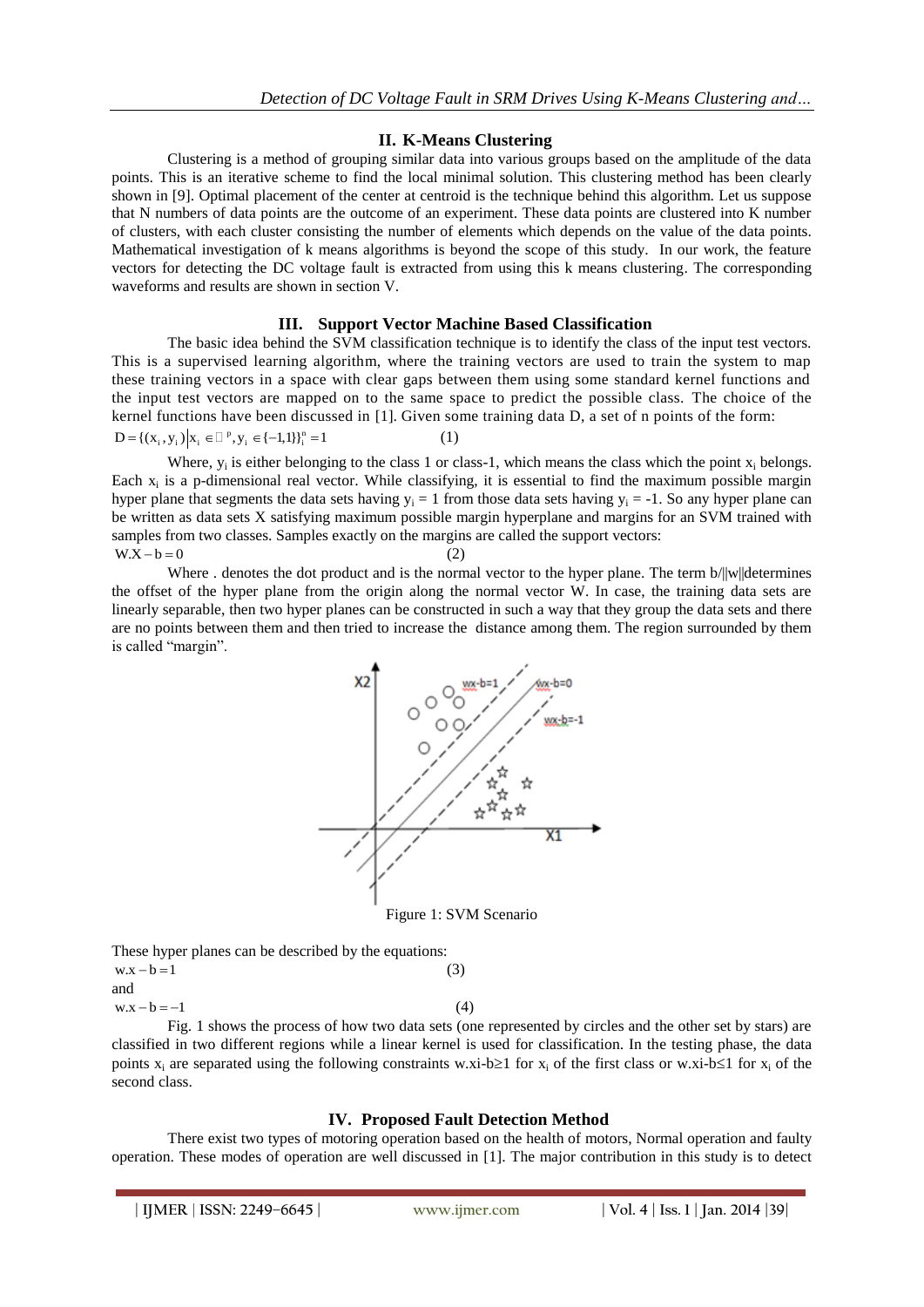the dc voltage fault and classify it. This method of detecting the fault is achieved through an efficient method of feature selection and classification. DC voltage shift directly reflects in the magnitude of the torque ripples hence the range of torque ripples can be used to detect the range of DC voltage. These online values of torque data is clustered and features are classified to find the voltage fault. This method is very useful when the electrical drive circuit is far away from the worksite of the motor. The DC voltage faults usually create a flux to deviate from its healthy condition. These flux values are clustered to find the mean value of the data points and number of data points in each class. This is done using k means clustering. These clustered values are classified using Support Vector Machines (SVM).

## **V. Simulation And Outputs**

Fig. 2 shows the simulation model of the proposed fault detection method for DC voltage fault. First the SRM drive is simulated at healthy condition and the corresponding Flux, Stator current, Torque variations and Speed outputs are obtained. Then the DC voltage faults are created and the same parameters, Flux, Stator current, Torque variations and Speed are shown.



DC voltage Fault detection in Current-controlled 8/6 Switched Reluctance Motor drive

**Figure 2:** Simulation model of SRM

#### **5.1. Healthy Conditions**

A Matlab simulink model of the SRM drive with 8/6 configuration has been designed and simulated with all the switches at perfect healthy conditions. The parameters have been shown at steady state. Load torque is set as 0.9. Fig. 3 shows the output of the healthy SRM drive with a speed of 2000 rpm ,where it can be noted that, the torque ripples have an offset of 9 N-m . The parameters like, Flux, Stator current, Torque variations and Speed are shown.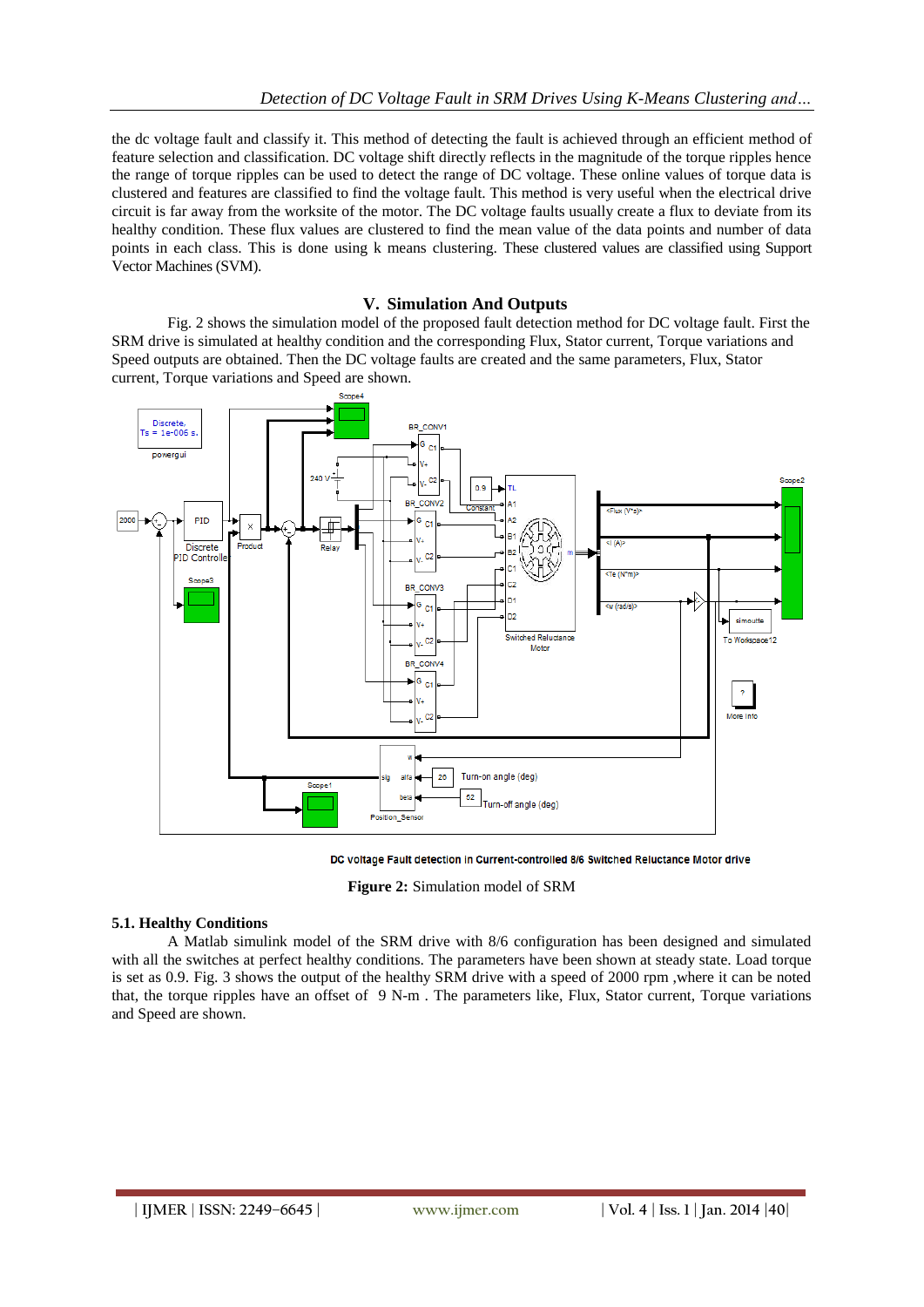

**Figure 3:** Steady state waveforms of flux, current, torque and speed at healthy conditions



**Fig. 4.** Waveforms of flux, current, torque and speed at dc voltage fault

# **5.2 DC Voltage Fault Conditions**

DC voltage fault is nothing but, a variation in the DC link voltage which is to be inverted further to apply for stator coils. This reduction or increase in DC will reflect in dc offset of ripples in torques, the offset in the captured waveform is around 5 N-m. So the major task is to follow the torque waveforms. This method is very suitable to detect the faults when the control circuit and the motor is at a distant place. In this DC voltage faults,  $k = 10$  is chosen to cluster the torque wave-forms. Two voltage conditions of 240 V, a full rated voltage and 120V, half of the rated voltages were applied to excite the SRM. Based on the number of elements in cluster, Classification using SVM is performed to identify the DC bus fault. The faulty torque waveforms at V=120 volts is shown are shown in the Fig. 4.